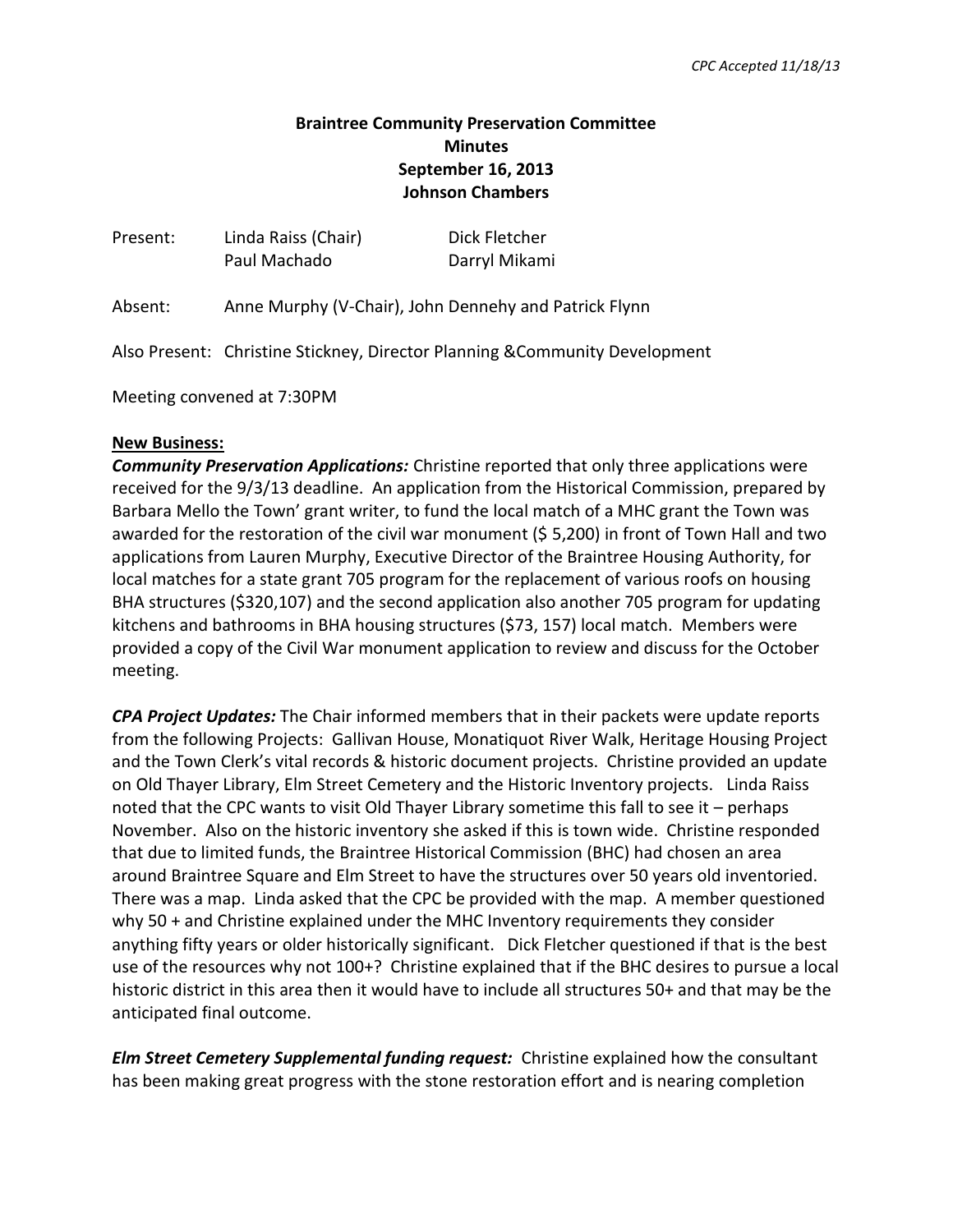*CPC Accepted 11/18/13*

## Page 2 – CPC Minutes 9/16/13

with this phase. However, he is recommending the Town take some preventive measures to slow the deterioration of those stones he has not been able to restore. A handout from Colonial Stone provides a scope of work and estimated cost of \$6,985. The additional work would be to raise some 25 stones off the ground and place them on pressure treated wood to prevent further damage from the freeze/thaw and the Town's lawn mowers. Moisture in the stones by lying in or partially covered with dirt is deteriorating the stones are deteriorating quickly due to moisture absorption [stones are lying in or are partially covered with dirt] and the cost for restoration is increased. Colonial Stone has also found a stone in the back of the cemetery that has been vandalized and removal of the inappropriate language carved in the stone is included in the estimate. Members were provided with before and after pictures of restored gravestones as well as damaged stones lying in the ground. Dick Fletcher asked how many stones are in this phase [12] and Christine reported the BHC plans to submit a subsequent application in the CPA March round. Dick asked if the 25 noted above would be in the next phase. Christine was unsure what the BHC intentions were at this time.

Linda Raiss asked where we are with the security and lighting. Christine provided some information on her prior calls but has not been able to do any follow-up on getting this secured. Linda felt this was critical to protect the stones and questioned why they are not being stored off site until they are all done. Christine explained the issues they ran into with insurance to transport the stones that required them to stay on-site. Linda offered to assist Christine in getting the security up and running. Dick Fletcher **MOTION** to recommend to the Town Council, an appropriation of \$7,000 from the unreserved fund as a supplement funding for this work to be accomplished under the direction of the Planning and Community Development Director, seconded by Darryl Mikami – unanimously voted. Members discussed how the stones would be stored on-site and Dick Fletcher recommended they be placed together and covered with a tarp to prevent any further vandalism. He offered to amend the previous MOTION to increase the amount to \$7500, seconded by Darryl Mikami – unanimously voted.

#### **Old Business:**

*First Congregational Church –* Paul Machado reported on the various changes. The last change from Attorney Sterio from the Church was agreeable with Carolyn Murray. Christine will prepare the document and get it over to the Church for endorsement. Once recorded they can begin the project as the funds have been appropriated.

*Gallivan House Historic Preservation Restriction* – Christine provided the members with two handouts: a letter from Mass Historical Commission [MHC] dated 8/21/13 and an email from Matt Mees dated 9/8/13. At issue is the fact MHC will not approve the restriction since the bank will not subordinate to it and MHC has returned the restriction. A suggestion was made from MHC that there may be alternative, a "term" restriction rather than perpetual, that could at least be recorded against the title alerting a title search of the CPA funds. MHC does not have to approve or endorse a term restriction – only when perpetual. The Braintree Historical Society (BHS) has now expended the funds and the roof is on the house. Darryl Mikami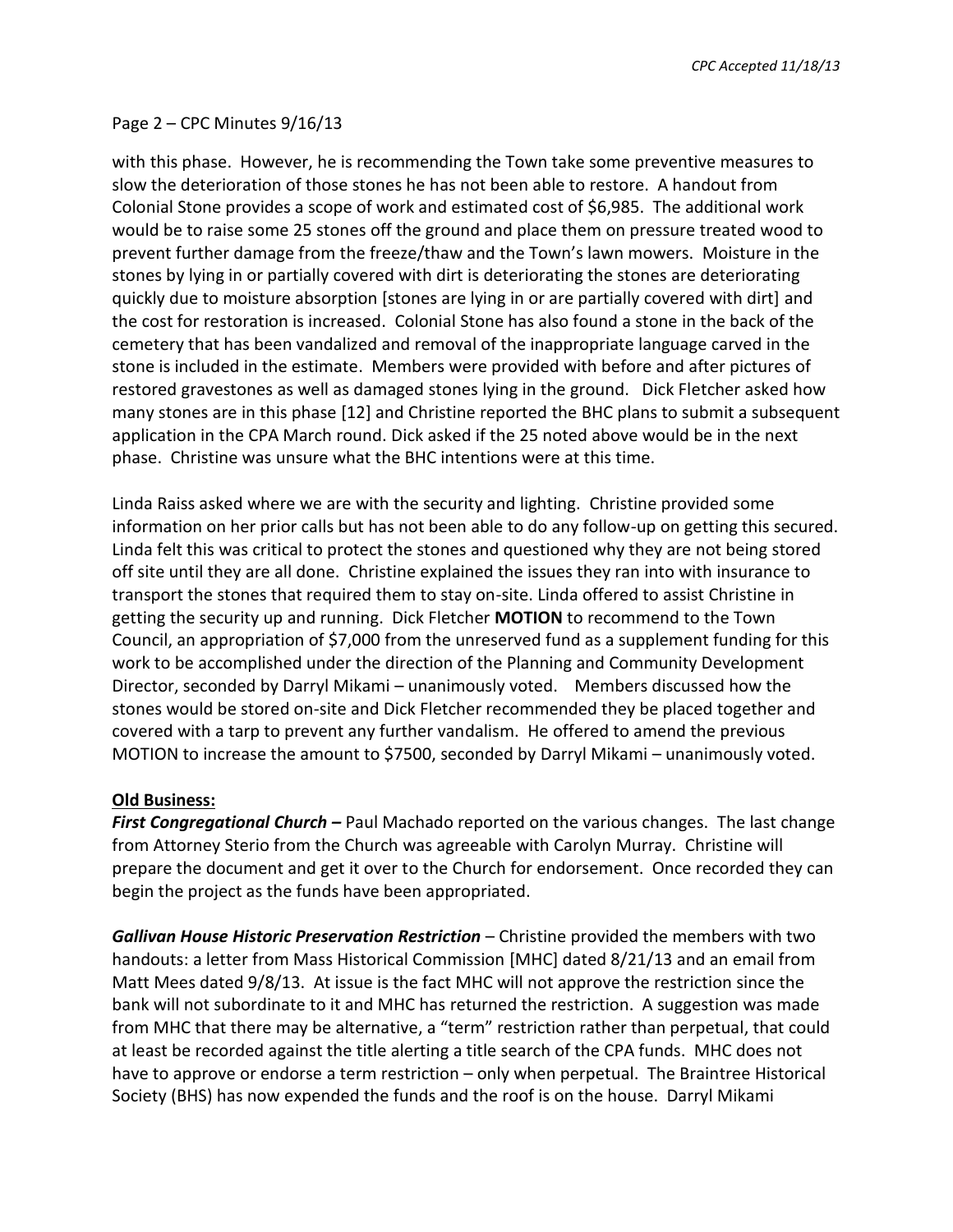*CPC Accepted 11/18/13*

#### Page 3 – CPC Minutes 9/16/13

commented that we need to think about this as we have always wanted perpetual and now because of this we are considering something other than what we originally wanted. Paul Machado pointed out the funding was for a roof that may only have a life of 25-30 years. Linda Raiss expressed her opinion that CPC needs to be consistent with the applicants. We required All Souls who also had roof work to be perpetual. The difference here is that there is a mortgage. She is firm that it should be perpetual for the Gallivan House as well. Darryl Mikami tried to summarize the alternatives: a perpetual restriction, a term restriction with a renewal, a term restriction with a finite time frame or a term restriction with a depreciative formula. Paul Machado asked about the interior and MHC's request for more information on the interior. Do we want to get that detailed? Linda asked about what a term might be and Paul responded it could be 30 years or something else. The statute changed a few years back. The term once recorded relies on the Town to pursue a renewal certificate. Members asked who would be around to keep track of the term. Paul pointed out that the Historical Commission is the monitor in the Restriction and it will be their responsibility. Linda Raiss asked if any of the members wished to address the Matt Mees' email comment about the possibility that the funds be returned. Consensus was no. Linda added she has no confidence that the BHS will ever get around to the re-creation of the doctor's office. They have bigger financial issues.

Paul Machado asked Christine if the property ever made it into the Local Historic District. She answered no and explained what was encountered that has prevented this from happening. Members agreed that is a concern. Linda Raiss asked members to reach some idea of how they wish to proceed, suggesting that first Christine contact Matt Mees and ask him to come to the next meeting to discuss the situation and explain the course of action the Historical Society intends to pursue. Secondly, the CPC might ask about working with them to go back to the bank to discuss the term restriction and if the Historical Society is not interested in either of these, then the CPC might consider having the Society pay back the CPA funds [as mentioned in Mr. Mees' e-mail. Darryl said if the mortgage goes away or if they want to pay us back, great but it is highly unlikely any future Historical Society requests will be entertained until this addressed. Dick Fletcher asked about a "Memo of Agreement" that would be an understanding that they would pay us back after the mortgage. Linda Raiss felt we should have an annual reporting from BHS as to how far away they are from paying off the mortgage. Members will discuss further 10/21/13 with Matt Mees.

**Other:** Christine reported that the Assessors submitted the required CP-1 form and she had submitted the CP-3 form both due by 9/15/13.

**Administrative:** Members were provided with a financial report from the Town Accountant and Linda Raiss noted a minor correction in the minutes – Paul Machado **MOTION** to accept the minutes as amended for 7/22/13 seconded by Dick Fletcher – unanimously voted.